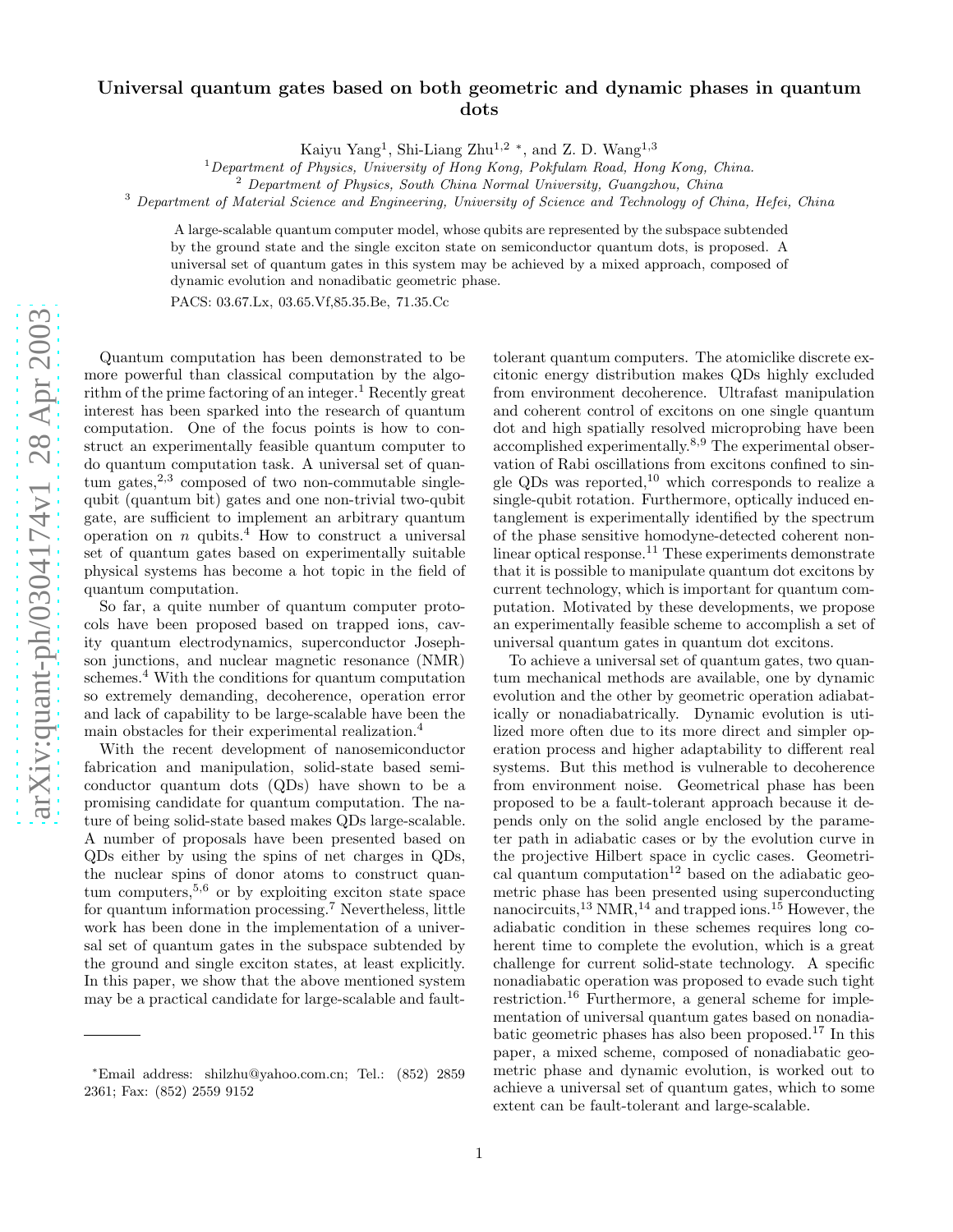We consider a system of  $N$  identical and equispaced quantum dots similar to that in Ref.<sup>7</sup> , which is radiated by long-wavelength classical light without net charges contained in each dot. As we restrict at most only one exciton is possible to exist in each quantum dot, the formation of single exciton within the corresponding individual QDs and the interdot Coulomb exchange (Förster) interaction between a pair of coupled dots can be described in the framework of the rotating-wave approximation (RWA) by the Hamiltonian,  $(\hbar = 1),^7$ 

$$
H(t) = \frac{\epsilon}{2} \sum_{i=1}^{N} \{c_i^+ c_i - h_i h_i^+\}
$$
  

$$
- \frac{V}{2} \sum_{\substack{i,j=1 \ i \neq j}}^{N} (c_i^+ h_j c_j h_i^+ + h_i c_j^+ h_j^+ c_i)
$$
  

$$
+ E(t) \sum_{i=1}^{N} c_i^+ h_i^+ + E^*(t) \sum_{i=1}^{N} h_i c_i,
$$
 (1)

where  $c_i^+(c_i)$  is the electron creation (annihilation) operation in the conductive band of the ith quantum dot,  $h_j^+(h_j)$  is the creation (annihilation) operation for hole in the valent band of the j<sup>th</sup> quantum dot,  $\epsilon$  is the energy band gap of semiconductor dots with the middle of the gap being set as zero-energy point, V denotes the interdot interaction inducing the transference of an exciton from one QD to the other and can be experimentally controlled very well in a relative large regime from zero coupling to the strong coupling regime by using a splitgate technique,<sup>18</sup> and  $E(t)$  describes the effective laser pulse shape. Here we have assumed that  $\epsilon$  in different dots are the same. Although  $\epsilon$  for different QDs fabricated by self-assembled method are not exactly equal, this assumption is still reasonable as its value may be slightly modified by a bias voltage  $V<sub>b</sub>$  independently acting on each dot.<sup>19</sup> The operators involved in Eq.(1) obey the anticommutation rules  $\{c_i^+, c_j\} = \{h_i^+, h_j\} = \delta_{i,j}$ .

By introducing a new set of operators  $\{J_{i+} = c_i^{\dagger} h_i^+,$  $J_{i-} = h_i c_i, J_{iZ} = (c_i^+ c_i - h_i h_i^+)/2$ } satisfying quasi-spin relations:  $[J_{i+}, J_{j-}] = 2\delta_{ij} J_{iZ}, [J_{i\pm}, J_{jZ}] = \pm \delta_{ij} J_{\pm i},$  Eq. (1) can be rewritten  $as^7$ 

$$
H(t) = \epsilon \sum_{i=1}^{N} J_{iZ} - \frac{V}{2} \sum_{\substack{i,j=1 \ i \neq j}}^{N} (J_{i+}J_{j-} + J_{i-}J_{j+}) + E(t) \sum_{i=1}^{N} J_{i+} + E^*(t) \sum_{i=1}^{N} J_{i-}.
$$
 (2)

¿From this Hamiltonian we start to implement a universal set of quantum gates.

We first address how to realize the single-qubit gate. For single quantum dot, the Hamiltonian in Eq.(2) becomes:

$$
H(t) = \epsilon J_Z + E(t)J_+ + E^*(t)J_-. \tag{3}
$$

We choose the ground state without exciton and the single exciton state as the basis  $\{|0\rangle, |1\rangle\}$  of the computation Hilbert space of the qubit. By introducing another set of quasi-Pauli operators  $\{X = J_+ + J_-, Y = i(-J_+ + J_-),\}$  $Z = 2J_Z$  with the commutation relations  $\{[Z, X] = 2iY,$  $[Y, Z] = 2iX, [X, Y] = 2iZ$  and choosing the incident laser pulse shape  $E(t) = A \exp(i \omega t)$  with  $\{A, \omega\}$ the {amplitude, frequency} of the laser respectively, the Hamiltonian in Eq.(3) takes the form

$$
H(t) = \frac{\epsilon}{2}Z + A\cos(\omega t)X + A\sin(\omega t)Y.
$$
 (4)

In order to make quantum gates fault-tolerant to some extent, we implement nonadiabatic geometric operation to achieve single qubit gates in our system. In the projective Hilbert space–a unit sphere  $S^2$  subtended by  $\{|0\rangle,$  $|1\rangle$ , by taking the incident pulse of laser as the rotation field, and the semiconductor energy gap as the constant z-component field, there always exist a pair of orthogonal states  $|\psi_+\rangle$  which can evolve cyclically and be expressed as  $\{|\psi_+\rangle = \cos(\chi/2)|0\rangle + \sin(\chi/2)|1\rangle, |\psi_-\rangle =$  $-\sin(\chi/2)|0\rangle + \cos(\chi/2)|1\rangle$  with  $\chi = \frac{atan[2A}{(\epsilon - \omega)}$ . By taking into account of the cyclic evolution, we have one simple relation  $U(\tau)|\psi_{\pm}\rangle = \exp(\pm i\gamma)|\psi_{\pm}\rangle$ , where  $\pm \gamma$ are the total phases accumulated in the cyclic evolution of the orthogonal states  $|\psi_{\pm}\rangle$  respectively. For an arbitrary initial state as  $|\Psi_i\rangle = a_+|\psi_+\rangle + a_-|\psi_-\rangle$ , the final state after a cyclic evolution of time  $\tau = 2\pi/\omega$  is found to be  $|\Psi_f\rangle = U(\chi, \gamma) |\Psi_i\rangle$ , where  $U(\chi, \gamma)$  is given by  $^{17}$ 

$$
\left(\begin{array}{l} e^{i\gamma}\cos^2\frac{\chi}{2}+e^{-i\gamma}\sin^2\frac{\chi}{2} \;\; i\sin\chi\sin\gamma \; \\ i\sin\chi\sin\gamma \qquad \qquad e^{i\gamma}\sin^2\frac{\chi}{2}+e^{-i\gamma}\cos^2\frac{\chi}{2} \end{array}\right).
$$

Even though  $U(\chi, \gamma)$  is achieved by the phase composed of nonadiabatic geometric phase and dynamic phase, we can remove the dynamic phase using the methods described in Ref.<sup>20</sup>, and the geometric quantum gates may be realized. For different values of  $\{\chi, \gamma\}, U(\chi_1, \gamma_1)$ and  $U(\chi_2, \gamma_2)$  are noncommutable except for the case  $\sin \gamma_1 \sin \gamma_2 \sin(\chi_2 - \chi_1) = 0$ . Since  $\{\chi, \gamma\}$  depend only on the amplitude of the incident pulse of laser which can be adjusted as a continuum, and the symmetric axis of the Hamiltonian in Eq. (4) can be modified by changing the effective field, we are able to achieve arbitrary single qubit gate. As this kind adjustment is relative easy and convenient, such scheme is experimentally feasible. Two well known universal single-qubit gates defined by  $U_Z(\gamma_z) = U(0, -\gamma_z/2)$  and  $U_X(\gamma_x) = U(\pi/2, -\gamma/2)$  may be realized, where  $-\gamma_{x,z}/2$  are geometric phases accumulated in the evolution.<sup>17</sup>

We then address the implementation of two-qubit gates in the system. Two coupled QDs without the incident laser are considered. The coupling between the two coupled QDs plays the key role to generate entanglement. Using the set of quasi-Pauli operators  $\{X, Y, Z\}$  introduced previously, the Hamiltonian described in Eq.(2) now takes the form<sup>7</sup>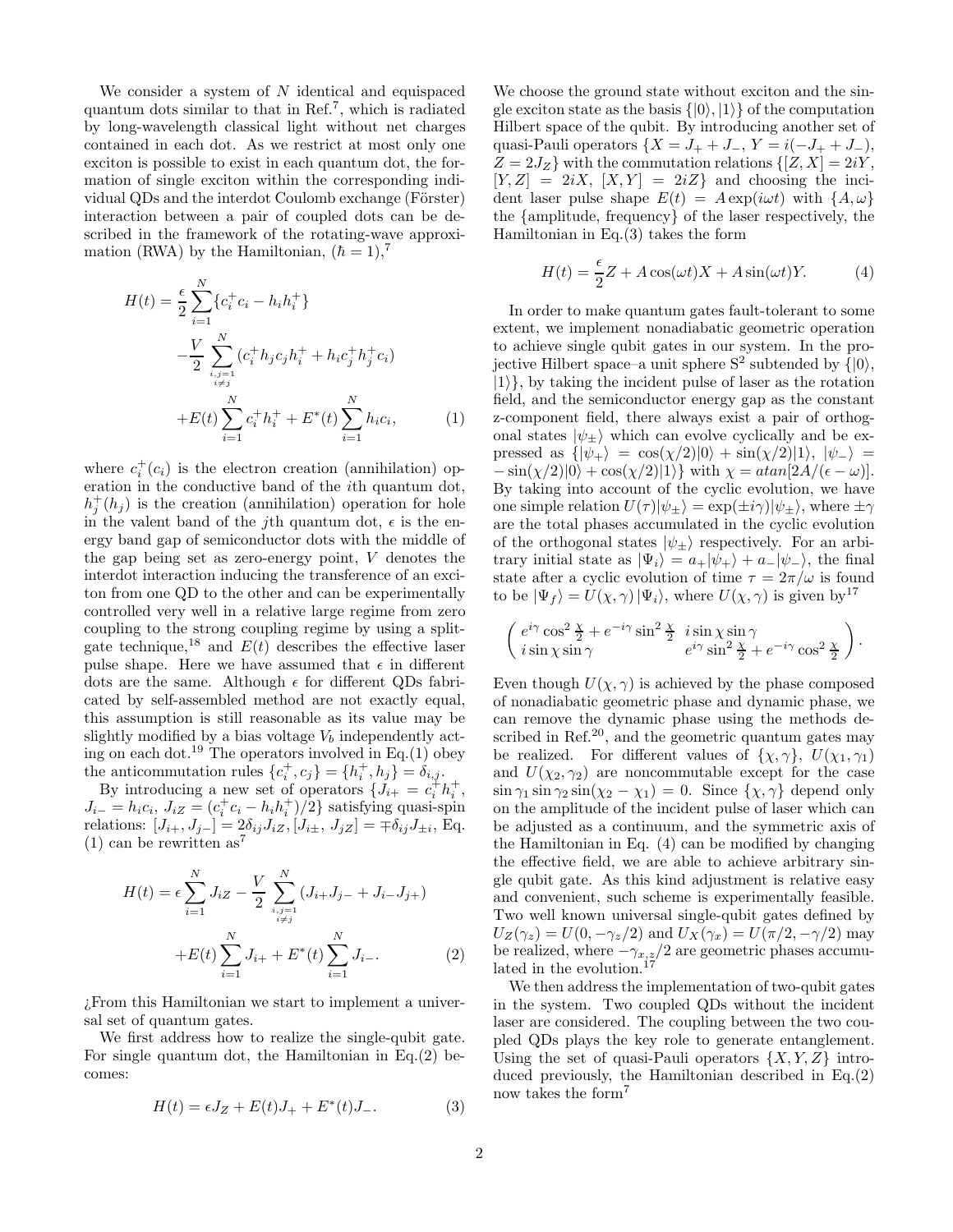$$
H(t) = \frac{\epsilon}{2}(Z_1 \otimes I_2 + I_1 \otimes Z_2) - V(X_1 \otimes X_2 + Y_1 \otimes Y_2),
$$
\n(5)

with  $I$  a  $2 \times 2$  unit matrix. For this specific physical system, it does not seem to be feasible to work out a two-qubit gate by conditional geometric phase shift, and thus we use dynamic evolution to achieve a two-qubit  $iSWAP$  gate. In the computation space subtended by  $\{|00\rangle, |01\rangle, |10\rangle, |11\rangle\},$  Eq.(5) can be rewritten in a matrix form as

$$
H = \begin{pmatrix} \epsilon & 0 & 0 & 0 \\ 0 & 0 & -2V & 0 \\ 0 & -2V & 0 & 0 \\ 0 & 0 & 0 & -\epsilon \end{pmatrix}.
$$
 (6)

With the eigenstates  $\{|00\rangle, (|01\rangle + |10\rangle)/\sqrt{2}, (|01\rangle |10\rangle$ )/ $\sqrt{2}$ ,  $|11\rangle$ }, the evolution operation is derived exactly as

$$
U^{(1,2)}(t) = \begin{pmatrix} e^{-it\epsilon} & 0 & 0 & 0 \\ 0 & \cos(-2Vt) & i\sin(-2Vt) & 0 \\ 0 & i\sin(-2Vt) & \cos(-2Vt) & 0 \\ 0 & 0 & 0 & e^{it\epsilon} \end{pmatrix}.
$$

Simply by setting  $t\epsilon = 2k\pi$  and  $Vt = m\pi - \pi/4$  with k, m positive integers, we obtain an appropriate elementary two-qubit  $iSWAP$  gate  $U^{iS}$  as

$$
U^{iS} = \begin{pmatrix} 1 & 0 & 0 & 0 \\ 0 & 0 & i & 0 \\ 0 & i & 0 & 0 \\ 0 & 0 & 0 & 1 \end{pmatrix}.
$$
 (7)

By applying the  $iSWAP$  gate twice, the famous  $CNOT$ operation  $U^{CN}$  can be achieved<sup>21</sup>

$$
U^{CN} = U_Z^{(2)}(-\frac{\pi}{2})U^{iS}U_X^{(1)}(\frac{\pi}{2})U^{iS}
$$
  

$$
U_Z^{(1)}(\frac{\pi}{2})U_Z^{(2)}(-\frac{\pi}{2})U_X^{(2)}(-\frac{\pi}{2}).
$$
 (8)

(up to an irrelevant overall phase) where j in  $U^{(j)}$  (j = 1, 2) denotes the single-qubit gate acting on the jth qubit. Therefore we have presented a scheme to achieve a universal set of quantum gates successfully. It is worth pointing out that additional phase shifts should be taken into account because the eigenstates of the Hamiltonians presented here are nondegenerate even at idle periods. This is one common issue implied in many quantum computer models and may be solved by controlling time with high accuracy concerning the start time and time span of any quantum operation.<sup>22</sup>

Considerable research efforts have been paid to design quantum computers using QDs. Some schemes<sup>5,6</sup> based on spin manipulation in QDs generally have the advantage of the long decoherence time of spin freedom with a upper limit up to  $1-100\mu s$ , which is much longer than that of charge freedom,<sup>6</sup> However, these schemes often depend on the deliberately chosen isotropic spin-spin interaction models while an anisotropic interaction induced by spinorbit coupling is inevitably present in a practical system. Also a scheme to make use of anisotropic interaction was proposed, but additional pulses with a modest constant  $\frac{1}{6}$  factor are necessary.<sup>23</sup> Some other schemes<sup>24,25</sup> have pursued to implement quantum information processing in a subspace subtended by the ground, single exciton and multiexciton states in single QD, and take this subspace as a two-qubit information register. However, to combine two logic qubits with absolutely different state spaces into one physical register might be neither large-scalable nor convenient to transfer and manipulate quantum information. Furthermore, as the multiexciton state is of higher energy, high excitation density is needed. It may lead to a shorter dephasing and relaxation time due to the phonon-scattering and delocalization of exciton states. Being different from them, in our scheme, the subspace is only subtended by the ground state and the single exciton state. Thus the states in every quantum dot is homogeneous, and the interaction is an effective isotropic one. The dephasing time  $\tau_d$  of the single exciton state is about 40ps.<sup>9</sup> The number of operation that can be completed within  $\tau_d$  may be estimated as follows. The common parameter  $V$  (  $\epsilon$  ) is about 0.1eV ( 1.4 eV ) for GaAs  $QDs$ ,  $7,26$  and the operation span is mainly determined from the longer time factor  $\tau_v$  which is about  $\tau_v \sim \hbar/V \sim 10fs$ . Thereby the number of gate operations should be  $\tau_d/\tau_v \sim 10^3$ , which is large enough to demonstrate some typical quantum algorithms. As the highly localized laser pulse, the external field and the coupling between any two neighboring quantum dots can be controlled independently, the extension of our scheme to an array of N quantum dots should be possible. Moreover, at the end of the quantum computation, the readout of a single exciton in QD can be achieved with high detection efficiency by photoluminescence and various high resolution microprobing methods. All these make our scheme experimentally feasible.

In conclusion, we propose a feasible scheme to construct a promising quantum computer. The advantages of our scheme are: decoherence effects may partially be suppressed by geometric quantum gates, and the large-scalability for quantum computation may be accomplished from QDs inherent solid-state feature.

This work was supported by the RGC grant of Hong Kong under Grants Nos. HKU7118/00P and HKU7114/02P, and a CRCG grant of HKU. S. L. Z. was supported in part by SRF for ROCS, SEM, the NSF of Guangdong under Grant No. 021088, and the NNSF of China under Grant No. 10204008.

## **REFERENCES**